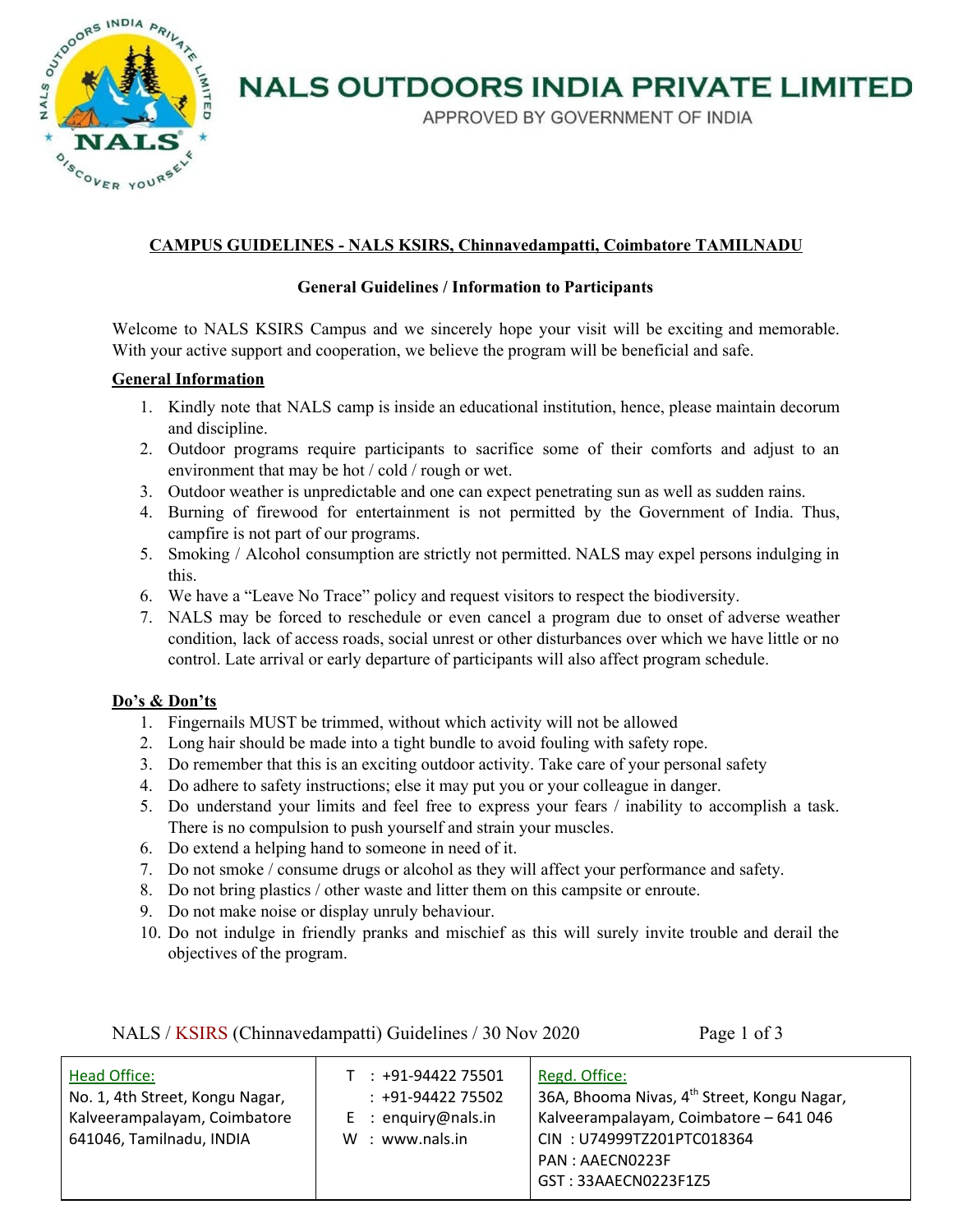

## **NALS OUTDOORS INDIA PRIVATE LIMITED**

APPROVED BY GOVERNMENT OF INDIA

#### **Safety Measures**

- 1. State of the art equipment and strict adherence to procedures.
- 2. Primary Health Centre + Hospital available within  $8 \text{ km}$
- 3. Trainers are certified and experienced in Mountaineering and First Aid.

#### **Things to Bring**

Hiking or Trekking shoes, water bottle, small backpack to stow phones and valuables. T-Shirt + half pants or track pants are recommended. Ladies – please avoid saree, skirts as seat harness cannot be worn. Sun cap and glasses are considered essential to beat the sun. Climbing shoes are optional

#### **Risk Awareness**

Trekking, Mountaineering, climbing and any outdoor activity carry serious risks and hazards due to various factors, both manmade and natural. Obstacle course and wall climbing can cause minor injury such as bruises, bumps or friction burn due to accidental contact with nylon ropes and structures. Such activities require a certain degree of fitness and endurance. Hence, participants must make themselves aware of their physical and mental limits. Please consult your physician if you have heart disease, blood pressure or other ailments that may affect your condition in the outdoors.

Common risks possible: Muscle strain, ankle sprain, bruises, insect bite, dehydration and the like – all of which can be handled on the spot and participants can go on to complete the program successfully.

All adult participants are required to fill and sign a registration form as part of the registration process. In the case of minor participants, parent consent and signature is mandatory for participation in our programs.

### **TAKE AWAY FROM EXPERIENTIAL LEARNING PROGRAMS**

- 1. Improved Self-awareness, Self Discipline, self control, building self confidence & attitude
- 2. Enable awareness of team spirit, Enhance communication  $\&$  interpersonal
- 3. Enable problem solving skills and decision making through consensus
- 4. Improved Leadership and Survival skills
- 5. Ability to face adversities and challenges head on / Improved risk taking ability
- 6. Intra & Inter Group Dynamics, Cooperation, Coordination to Create Synergy
- 7. Trust Building and Bonding, Retrospective Analysis
- 8. Enhanced awareness of Environment and Social Issues
- 9. Improved Humility, Concern and Compassion for fellow human beings

**Address:** C/o K'sirs International School, Chinnavedampatti, Coimbatore, Tamilnadu

NALS / KSIRS (Chinnavedampatti) Guidelines / 30 Nov 2020 Page 2 of 3

| <b>Head Office:</b><br>$T : +91-9442275501$<br>$: +91-9442275502$<br>No. 1, 4th Street, Kongu Nagar,<br>Kalveerampalayam, Coimbatore<br>$E$ : enquiry@nals.in<br>641046, Tamilnadu, INDIA<br>W : www.nals.in | Regd. Office:<br>36A, Bhooma Nivas, 4 <sup>th</sup> Street, Kongu Nagar,<br>Kalveerampalayam, Coimbatore - 641 046<br>CIN: U74999TZ201PTC018364<br>PAN: AAECN0223F<br>GST: 33AAECN0223F1Z5 |
|--------------------------------------------------------------------------------------------------------------------------------------------------------------------------------------------------------------|--------------------------------------------------------------------------------------------------------------------------------------------------------------------------------------------|
|--------------------------------------------------------------------------------------------------------------------------------------------------------------------------------------------------------------|--------------------------------------------------------------------------------------------------------------------------------------------------------------------------------------------|